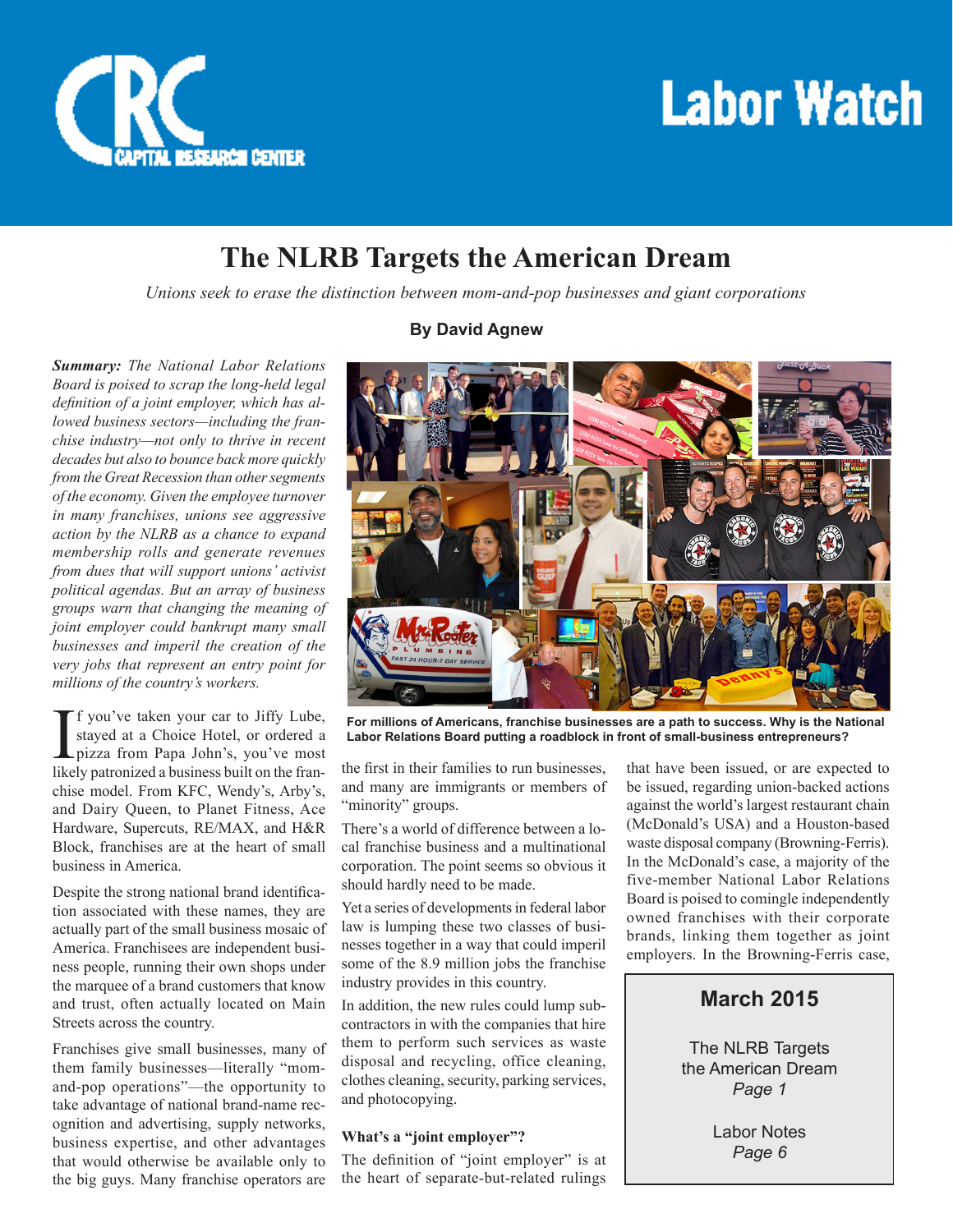the NLRB would apply that idea to subcontractors, linking them to the businesses that hire them.

Franchise owners say the NLRB's action ignores the fact that the corporate brands have almost no influence or oversight on the locally owned franchise businesses' day-today operations. They contend that initiatives by the NLRB and its General Counsel fly in the face of decades of laws, regulations, and court rulings on the definition of joint employer.

If those novel actions are upheld, it would be a great victory for unions, because it would make it easier for them to recruit millions of new members, to rake in badly needed fees and dues revenue to support their political agendas, and to facilitate organizing activities nationwide. Additionally, if the meaning of joint employer is changed, local franchise businesses could be treated as guilty-byassociation, as unions disrupt local businesses across the country in retribution for actions at a single, unrelated, independently operated franchise. This would also slow the growth of the franchise sector, possibly shutter existing locally owned franchisees, and eliminate many jobs.

Common law (the basic law we inherit from centuries of custom and precedent), statutory law, and regulations and legal rulings over the last-half century have clearly established who is an employer and when a so-called joint employer relationship exists. With regard to franchised businesses, the locally owned franchise business, *not* the corporate franchise brand, is deemed the employer.

In 1968, the NLRB issued a decision in a

**Editor:** Steven J. Allen **Publisher:** Terrence Scanlon **Address:** 1513 16th Street, NW Washington, DC 20036-1480 **Phone:** (202) 483-6900 **E-mail:** sallen@CapitalResearch.org **Website:** CapitalResearch.org

**Labor Watch** is published by Capital Research Center, a non-partisan education and research organization classified by the IRS as a 501(c)(3) public charity. Reprints are available for \$2.50 prepaid to Capital Research Center.

case involving the Southland Corporation, the parent company for 7-Eleven. In that case, the NLRB carefully considered whether the franchisee's use of the trade name or operational system made the franchisor (the big national or international company) the joint employer. It held that a franchisor could be considered a joint employer only if it controlled labor relations and employment decisions by the franchisee. Because such decisions belong to the franchisee in the franchise model, franchisors were ruled to not be joint employers.

Over the past three decades, a number of subsequent cases related specifically to the franchise model have upheld this understanding.

The current standard was articulated in two cases from 1984, *TLI, Inc.* and *Laerco Transportation*. In a recent analysis on the website of *Inside Counsel* magazine, labor lawyer Marilyn A. Pearson explained that, in those two cases, the NLRB held that legally separate entities are joint employers only when they actually share the ability to control or co-determine the essential terms and conditions of employment (such as hiring, firing, discipline, supervision, and direction of employees). In order to qualify as a joint employer, the brand company's control over these employment matters must be direct and immediate.

Most recently, the California Supreme Court declined to hold Domino's Pizza LLC, the national company, liable in a sexual harassment case involving the employees of a Domino's franchisee. The court ruled:

A franchisor, which can have thousands of stores located far apart, imposes comprehensive and meticulous standards for marketing its trademarked brand and operating its franchises in a uniform way. To this extent, the franchisor controls the enterprise. However, the franchisee retains autonomy as a manager and employer. It is the franchisee who implements the operational standards on a day-to-day basis, hires and fires store employees, and regulates workplace behavior. Analysis of the franchise relationship for vicarious liability purposes must accommodate these contemporary realities.

These cases illustrate why the franchise industry, the National Restaurant Association, the National Retail Federation, the U.S. Chamber of Commerce, and a whole host of other employer groups are alarmed and dismayed by the NLRB's recent steps to jettison the old definition.

#### **Changing the definition**

On December 19, the NLRB's Office of the General Counsel, headed by Richard Griffin (former general counsel of the International Union of Operating Engineers), filed complaints that accused McDonald's USA and some of its franchisees of labor violations. These formal charges had been expected since July 29, when Griffin announced his intent to name McDonald's USA as a joint employer with the individual franchisees. The claims allege McDonald's workers at locations across the country were fired or intimidated for participating in union organizing or in a well-funded national protest movement led by the Service Employees International Union (SEIU).

As noted by the International Franchise Association (IFA), a major trade group representing over 1,300 franchise companies and more than 780,000 locally owned establishments from various industry sectors, changing the "joint employer" definition could do great harm. The change could saddle tens of thousands, even hundreds of thousands of small businesses with uncertainty, threats of litigation, and additional costs that could make it harder for these businesses to succeed, and harder for many of the country's most economically vulnerable people to enter and stay in the job market.

Referring to the December complaints, Robert Cresanti of the IFA said, "This is the nightmare before Christmas for local franchise businesses. The [NLRB] has effectively legislated a change to the definition of who an employer is, which will impact hundreds of thousands of businesses."

Michael J. Lotito, co-chair of the Workplace Policy Institute created by the law firm Littler Mendelson, told reporters: "What the [NLRB's] general counsel seems to be suggesting is that when a franchisor provides a tool, when the franchisor provides a resource that might help the franchisee better undertake their business and become more successful as a small business owner, that that somehow equates to joint employment." In fact, "[t]he NLRB's decision in 1968 made very clear that the issue is not whether or not you provide tools or support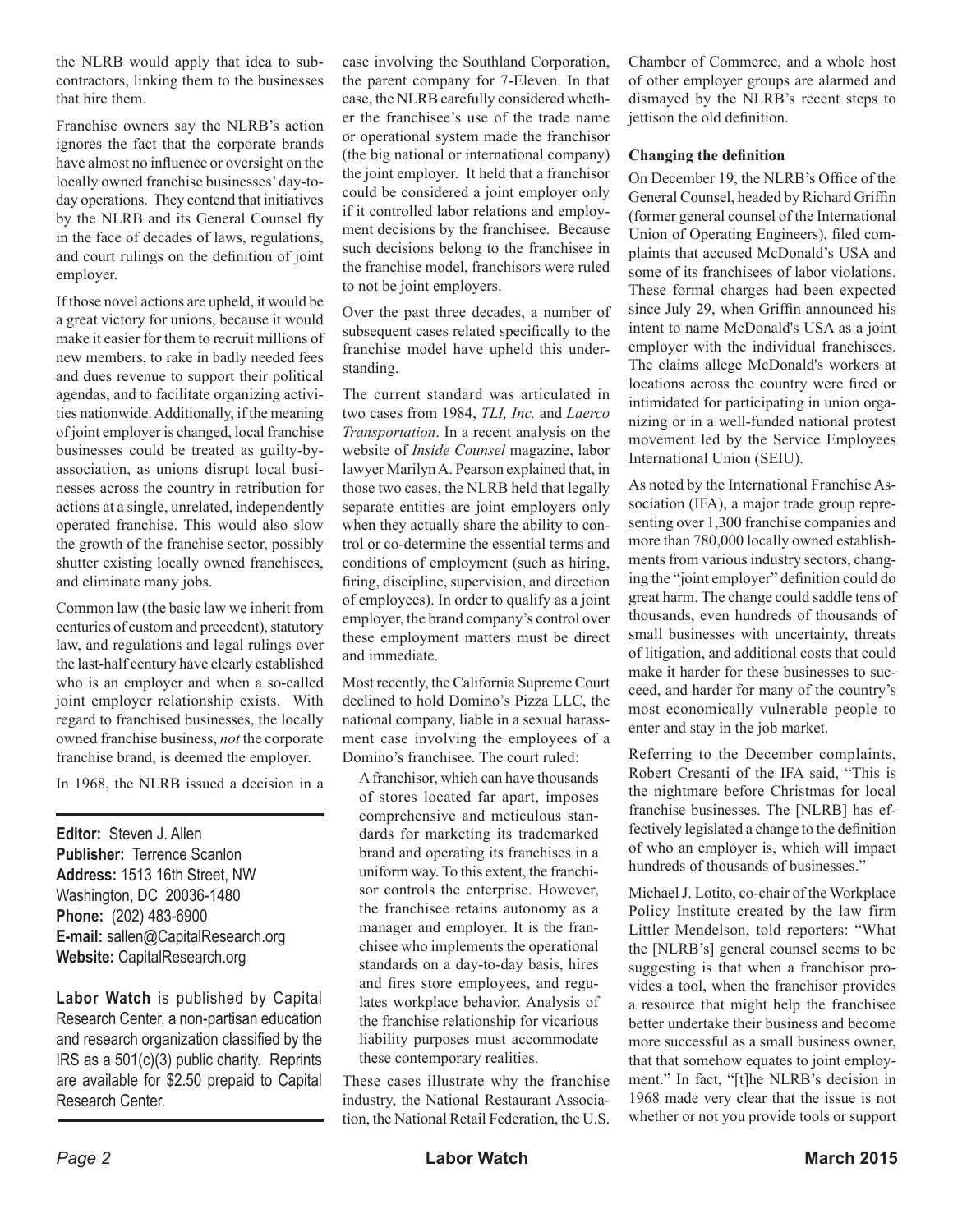but the issue is whether or not the individual franchisor is making the decisions for their franchisees. So the general counsel is trying to upend decades of settled law that have been the foundation of the franchisorfranchisee relationship and finding suddenly that now, there's a joint employment where none existed."

Nowhere in the 13 complaints, which collectively span over 150 pages, does the NLRB's Richard Griffin elaborate on what is meant by "degree of control," according to Lotito. The 78 separate charges in these complaints involve allegations of discriminatory discipline, reductions in hours, discharges, and other "coercive conduct" directed at employees in response to union organizing activity. These allegations are location-specific but Griffin, by declaring the corporate brand— McDonald's—a joint employer, appears to have asserted that McDonald's had a say in the alleged illegal or unfair practices at these sites. Yet, according to Lotito, Griffin failed to provide to the public any of the rationale that led to his decision.

#### **Subcontractors, too**

To make matters worse for employers, the NLRB is poised to rule in a similar manner in the Browning-Ferris case. In that dispute, a union is seeking to engage in wage-andbenefit negotiations with subcontracted employees at a recycling facility in Milpitas, California. The board invited *amicus curiae*  (friend of the court) briefs, which allow people and organizations who are not direct parties to a case to provide their analysis of the issues. General Counsel Griffin filed such a brief and urged the NLRB to abandon its current analysis of joint employment to be replaced with a more expansive "economic realities" approach.

*Browning-Ferris*, paired with the McDonald's case, would have a significant and likely very harmful effect for the franchise business model. It could also throw into chaos many other types of business arrangements. Should the NLRB formally adopt a more sweeping definition of joint employer, it could affect every business that subcontracts or outsources any function, which nearly all businesses do. "Browning-Ferris is incredibly pernicious," said IFA's Cresanti.

Griffin's *amicus* brief in that case deals with whether a supplier could be considered a joint employer based solely on the volume of business a particular company does with those suppliers. This would have implications for practically any job that involves any form of subcontracting and vending arrangement. David French of the National Retail Federation noted that a retailer often operates a retail store within another retail store—a cosmetic counter inside a department store, for example. A decision in the Browning-Ferris case to throw out the longheld definition of joint employer could raise questions about whether the department store has a joint employer relationship with the actual owner of the make-up counter.

If, as expected, the NLRB formally adopts the new, more sweeping definition in *Browning-Ferris*, it would establish a new legal definition that would be applied by administrative law judges who hear related cases, such as the McDonald's complaints.

#### **Going after the little guy**

It may be tempting for media outlets and commentators to frame this as a struggle between exploited workers and greedy corporations. After all, why should McDonald's and other companies that make wide use of franchises and contract employers enjoy insulation from liability? But the real victim would be the franchisee—the little guy—not the big corporation.

In the franchise model, the national or regional corporate franchisor provides the hotelier, restaurateur, or other business operator with a brand, a logo, a product, or service standards, marketing, and tools such as a hotel reservation system. In exchange, the franchisor is paid a royalty, and the franchisee has the power to run the business the way he or she likes. The corporation does not micromanage the franchisee's decisions about who will be the shift supervisor, who needs to cover for a sick employee, or when the floors get mopped.

"I have always been an entrepreneur at heart, but didn't realize I could own a franchise with a growing brand that allowed me to capitalize on my passion for keeping things clean and organized until I found Open-Works," said Amina Redd, a franchisee who provides commercial cleaning and facilities services in the Phoenix area. "After more than 15 years as a franchisee, I am convinced that my passion for what I do and treating each customer and employee with the respect and personal attention they deserve has been the key catalyst for my success."

Franchises make up a large and vibrant part of the U.S. economy, with nearly 800,000 franchise locations directly employing 8.9 million people across the country, according to the International Franchise Association. The franchise sector is playing an outsized role in an economic recovery that has been stubbornly slow and tentative. The industry is expected to create nearly a quarter-million new jobs in 2015 alone.

The number of new franchises could increase in the years to come as well. According to Matthew Haller of IFA, it has become common for younger people in middle management positions in large, nonfranchise companies to become frustrated by the lack of opportunities to move up the corporate ladder. Rather than wait for years for senior managers to retire, they decide they have the skills and experience in business decision making and staff management to run their own shops. So they grab hold of the opportunity to own a franchise business.

Stephen Duprey is an attorney in Concord, New Hampshire. A little more than 25 years ago, he was investing in and developing real estate and became intrigued by the hospitality industry. It occurred to him that the country was on the cusp of shifting from independently owned and operated hotels to the franchise model. The arrangement held a lot of appeal for would-be entrepreneurs and aspiring small business owners like Duprey, and he became a Choice Hotels franchisee. Today, he also operates two Marriott hotels.

The decision to become a franchisee involves a lot of personal fortitude and risk. Duprey and millions of others like him have put up their own capital, often their life savings, and years of "sweat equity" to get their foot in the door of running their own businesses. The franchise model is an ideal way for a would-be entrepreneur to reduce the risk to some degree while he or she learns how to run an independent business.

As a franchisee, Duprey does not personally pay for, say, an ad that Choice Hotels runs during the Super Bowl. His business gets the benefit of advertising that it would be impossible for him to buy as the owner/ operator of an individual small business. At the same time, the entire Choice Hotels organization benefits from the high quality of the accommodations and service he provides his guests. It's a mutually beneficial relationship. "The power of many always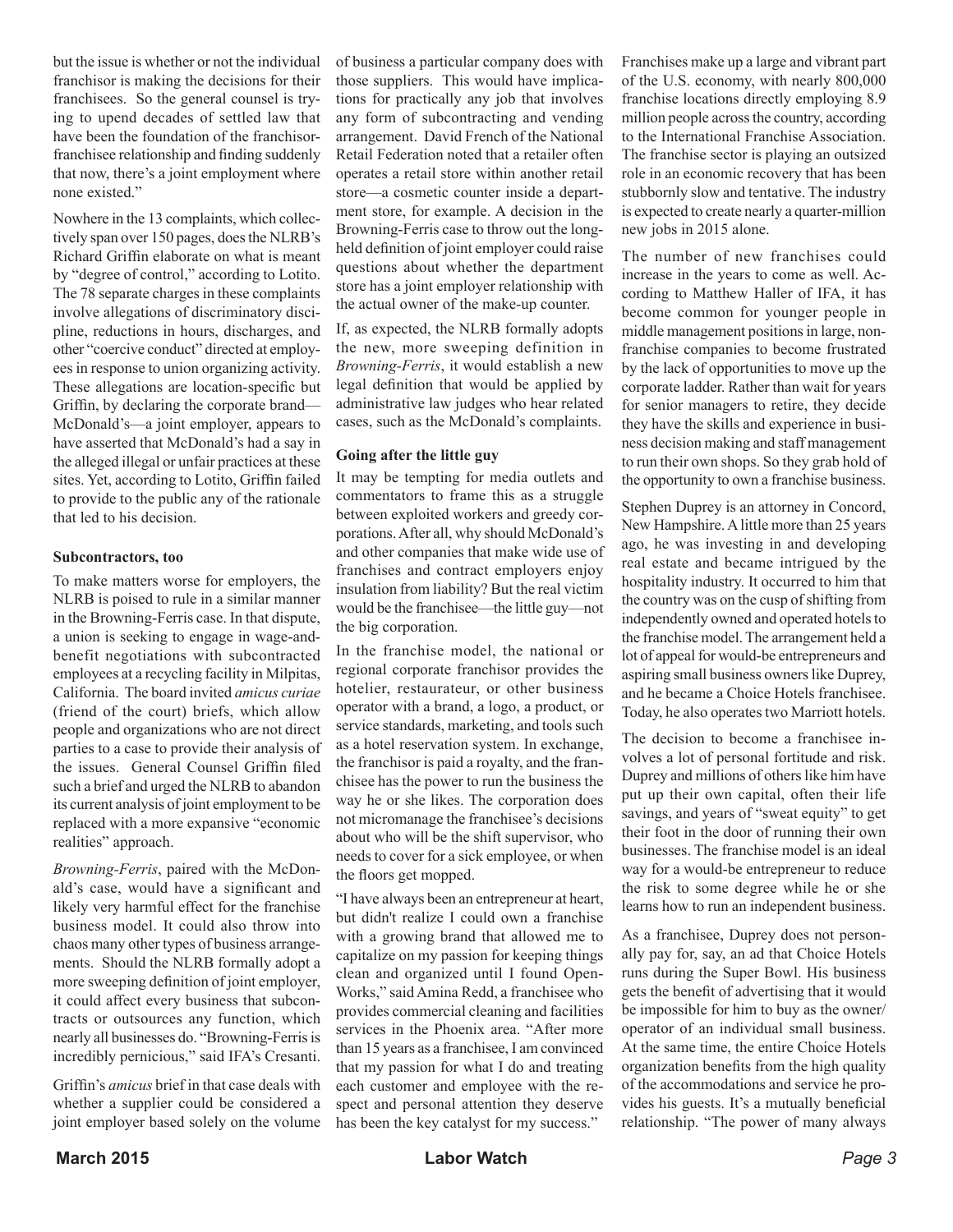beats the power of one when it comes to marketing," he said.

Typically, royalty costs in the franchise industry are three to five percent. Labor accounts for the vast majority of the franchisees' costs and for most of the money spent on day-to-day management. Real estate and marketing account for the rest. These expenses must be paid before the local franchise can see a profit. In the restaurant sector, for example, profit margins are in the four to eight percent range, depending on the local market and other factors—a respectable profit, but achievable only with attentiveness to containing costs. The stewardship of resources is almost entirely in the hands of the franchisee.

It is the owner-franchisee who hires and fires, establishes wages, and sets the schedule. Locally owned franchise businesses often provide an entry into the workforce for many people. In fact, many franchise owners pride themselves on providing guidance to first-time workers on basic life skills such as punctuality, teamwork, and professionalism.

Workers at franchise establishments, like all workers, are protected by numerous, multilayered laws and regulations governing the health and safety of workers. Franchise agreements explicitly state that franchise owners must follow all of these local, state and federal laws. Franchise owners must abide by minimum wage and overtime laws; provide paid sick leave and breaks; establish training to prevent and remedy harassment; and follow anti-discrimination laws governing age, race, gender, disability, and other classifications. They must also abide by building codes, zoning laws, and other local ordinances. Employees in franchise operations, as in other workplaces, are given ample opportunity to understand their rights, and they are instructed how to make sure their employers honor these rights. As any franchise employee can tell you, the "artwork" in the break room often consists of posters, bulletins, and publications, provided by the government, on how to sue your employer for violating workplace laws and on how to do so without cost or fear of retribution.

#### **SEIU's involvement—no surprise**

What is the impetus for the federal government's sudden reversal of policy on the definition of employer? It is part of a broader trend of organized labor flexing its muscles, with the support and encouragement of the Obama administration. You might say the unions have a symbiotic (mutually beneficial) relationship with the Obama administration, analogous to the relationship between franchisors and franchisees. With only two years left in the Obama administration, labor unions need to move quickly to capitalize on that relationship, and on the opportunity to increase their membership rolls and replenish their coffers.

There is a perception in some quarters that the protests against the quick service ("fast food") industry over the past two years have been spontaneous. In this view, the protests came about because workers suddenly got fed up with being exploited, just as the Occupy Wall Street protests were supposedly spontaneous and up-from-the-grassroots. In fact, it's the SEIU—often referred to as "Obama's favorite union"—that has been behind the fast-food protests. The SEIU's strategy has been to organize the protests systematically and methodically, and sometimes covertly. Skeptics point out that the unions themselves, not the workers, have the most to gain by taking on the quick-service restaurant industry.

SEIU membership has slipped by three percent since 2011, even though the labor force has grown by two percent over the same time. As Diana Furchtgott-Roth, former chief economist at the U.S. Department of Labor and now a senior fellow at the Manhattan Institute, noted in last month's *Labor Watch*, the turnover at McDonald's is some 157 percent annually. Most workers leave after three or four months.

When such a workplace is unionized, the union receives initiation fees, generally around \$50 to \$100 each, for each new worker. Because the typical worker is gone quickly, the union spends very little on services for that worker. In addition to initiation fees, unions collect dues amounting to two percent of paychecks. Furchtgott-Roth estimates that unions stand to gain about \$155 million each year from unionizing half of McDonald's workforce, \$45 million of that from initiation fees alone.

As SEIU and other unions have lost members, they have begun to organize in new ways. They have set up so-called "worker centers"—sometimes called union-front organizations, or UFOs—to accomplish their goals. [See *Labor Watch* September 2013.]

Supposedly, worker centers are nonprofit organizations that offer a variety of services to their members, including education, training, employment services, and legal advice. According to Robert J. Grossman, a lawyer and Marist College professor, the number of worker centers across the country has risen from five in 1992 to at least 215 today.

These organizations have a tax-exempt status known as  $501(c)(3)$ , the status accorded to charities, churches, foundations, and other "public interest" institutions. But rather than serve the public, worker centers have a decidedly more narrow, self-interested purpose, namely, to support union organizing, which raises questions about the legality of worker centers' tax status and their receipt of tax-deductible donations. No wonder these front groups have drawn scrutiny from business groups, tax and employment lawyers, and some members of Congress.

Last summer, the *New York Times* reported on what it said was the largest gathering of quick-service ("fast food") workers calling for wage increases and various workplace regulations. The event was largely underwritten by the SEIU, which spent more than \$15 million on the campaign.

Marching under the banners of Fast Food Forward, Fight for Fifteen, and other "charities," workers in some 190 cities walked off the job in early December demanding wage increases and other concessions. The organizations were often described as independent, grassroots groups, but in fact the effort was put together by the SEIU. Some of the workers protesting, it was credibly alleged, were not even actual employees but stand-ins paid to represent workers.

#### **Wages & hours**

Another aspect of the Labor Department's attack on small businesses, franchises in particular, comes from the department's Wage and Hour Division, under the stewardship of David Weil.

Back when he was a Boston University economics professor, Weil wrote a book called *The Fissured Workplace* that has become the foundation for many of the attacks on the franchise industry and the quick-serve industry. The book is based on data he gathered for a study of the franchise model that focused on the quick-service restaurant and hotel industries. (The study was commissioned by the Labor Department and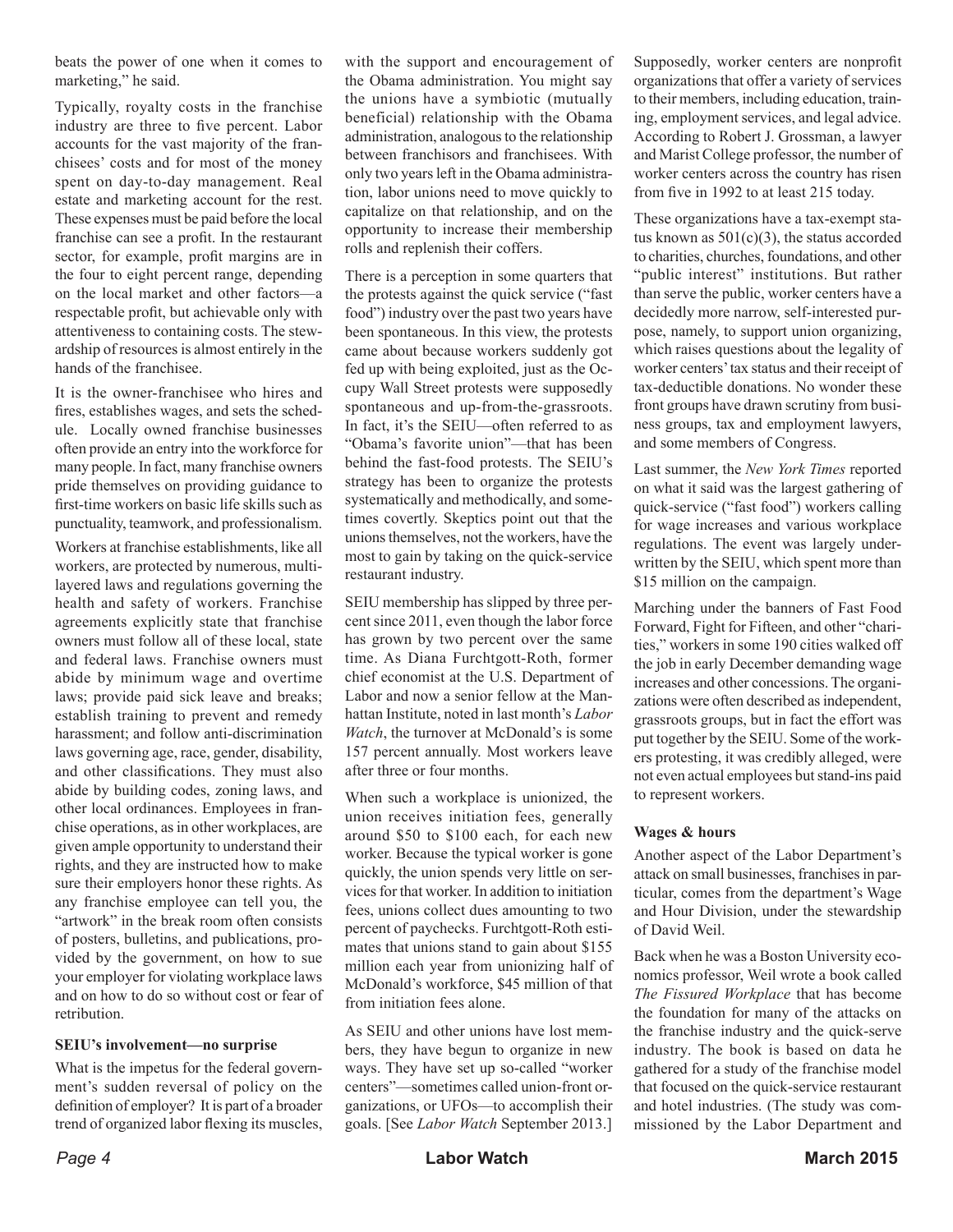paid for by taxpayers.) Weil claimed in the book that businesses run by franchisees had more wage-and-hour infractions than those operated directly by corporations, in part because they are subject to additional costs from franchise fees, which they try to make up for by keeping wages as low as possible. This, according to Weil, allows them to enjoy larger profit margins.

Weil was confirmed to his Labor Department position only after then-Senate Majority Leader Harry Reid (D-Nev.) amended Senate rules and made it much more difficult for Republicans to block President Obama's nominations. Not a single Republican voted for him. AFL-CIO President Richard Trumka tweeted that the 51-42 vote for Weil "is an important step toward putting a real cop on the beat to enforce our wage & hour laws."

In a profile published by the *Boston Globe* in June, Weil claimed he is not against franchises and subcontractors, and he acknowledged that many of these small business owners operate ethically and within the law. He said he wants to make sure that good businesses are not undercut by the bad ones. He added, "Parent companies specify a lot of what happens on the ground—down to the details of how a jelly doughnut is made or where a sign is hung, so why can't they be held accountable for how their workers are treated? Can you really have it both ways, and specify things at a fine level in one respect, but in regards to compliance with workplace laws, say, 'Well, they're not our employees?"

The answer is yes, franchisors can and should have it both ways. Franchisee Stephen Duprey has noted that this is the essence of what makes the franchise model successful. Even though Choice Hotels provides the tools he needs to run his enterprise, he said the decisions about how to recruit, hire, train, retain, and promote people, along with what to pay them, are his alone. "Not in my 26 years have they been involved in any work place decisions," he said. "If that were true, I'd be working for them and not running my own business. I'd be an employee."

The prospect of not being able to control a key expense such as wages is very unsettling to Duprey and other small business owners. He noted that hotel rooms in New York City can average \$300-400 a night, in contrast to New Hampshire where rates can average in the \$70-a-night range. Dictating corporate standards on wages and other workplace conditions that ignore these market realities would be counter to good business planning and could easily bankrupt him.

Duprey said he believes that it would make little sense to enter into a 10- or 25-year contract with a franchisor, which is typical in the industry, if the franchisee lacked control over the business, or if the franchisee faced unsustainable labor costs and the threat of legal action stemming from illegal or unfair practices of a franchisee in another state.

"My concern is not that I will be charged with any labor violations, but that my franchisor, in response to the NLRB's changing long-standing joint employer standards, will take measures to protect itself that will end up reducing my autonomy as a franchise owner," said Clint Ehlers, a FASTSIGNS franchisee in Pennsylvania. "If franchise owners have less independence and control, they can also expect lower profits. If profits are lower, there will be less demand from entrepreneurs to start franchised businesses. If fewer new locations open, the brand does not realize its growth potential. And that hurts each individual franchise owner in the franchise system."

#### **Bracing for a long battle**

In her keynote speech at the union's convention last summer, SEIU President Mary Kay Henry said that the CEO of McDonald's and the CEO of Yum Brands (which owns KFC, Taco Bell and Pizza Hut) are each paid more than \$10 million a year, and "A selfish few at the top are using their power to hold down wages, no matter how much that hurts families and communities across the nation."

But it's not the CEOs of big companies who would pay the price if the franchise model is weakened. The result would be fewer jobs for the people who need them, and economic losses in communities around the country.

Who would benefit from hurting the franchise model? Not workers, but unions. It's a lot easier to unionize, and a lot easier to negotiate, if unions are dealing with a single corporate entity, instead of thousands of individual small businesses.

"Labor unions are not bad things. They have done good things for workers over the years," Duprey said. "But in this situation, they are trying to make us all one employer—or to make me an employee—and this is not a good thing."

#### **What's coming**

The NLRB announced it has scheduled consolidated hearings on the McDonald's case in three regional locations in the Northeast, Midwest, and West to address violations that, it asserts, require remedial relief as soon as possible. Absent the highly unlikely case of a settlement, the initial litigation will commence on March 30, 2015, and will involve allegations of unlawful actions committed against employees at McDonald's restaurants in the jurisdiction of six Regional Offices of the NLRB. That hearing process could be lengthy and any administrative ruling will be open to appeals to the NLRB and the courts, ultimately even the U.S. Supreme Court. The entire process could take years.

In the meantime, businesses will be left hanging. Business decisions require a certain degree of certainty, and the mere chance that the SEIU and NLRB will win this fight is enough to burden franchise businesses.

Business groups have already begun to explore bipartisan legislative action to address the issue in the short run, possibly with stipulations on spending bills to block implementation of the policy. As the NL-RB's allegations make their way through the hearing and judicial process, Matthew Haller of the International Franchise Association assured, "We will fight these decisions by all means available to us. What's at risk, across the country, are small businesses that often represent the life savings and the life's work of their owners."

*David Agnew is the pseudonym of a writer/ analyst in Washington, D.C.*

*LW* 

**The Capital Research Center is a watchdog over politicians, bureaucrats, and special interests in Washington, D.C., and in all 50 states.** 

**Please contribute to help CRC do its important work, and remember CRC in your will and estate planning.**

**Many thanks, Terrence Scanlon President**